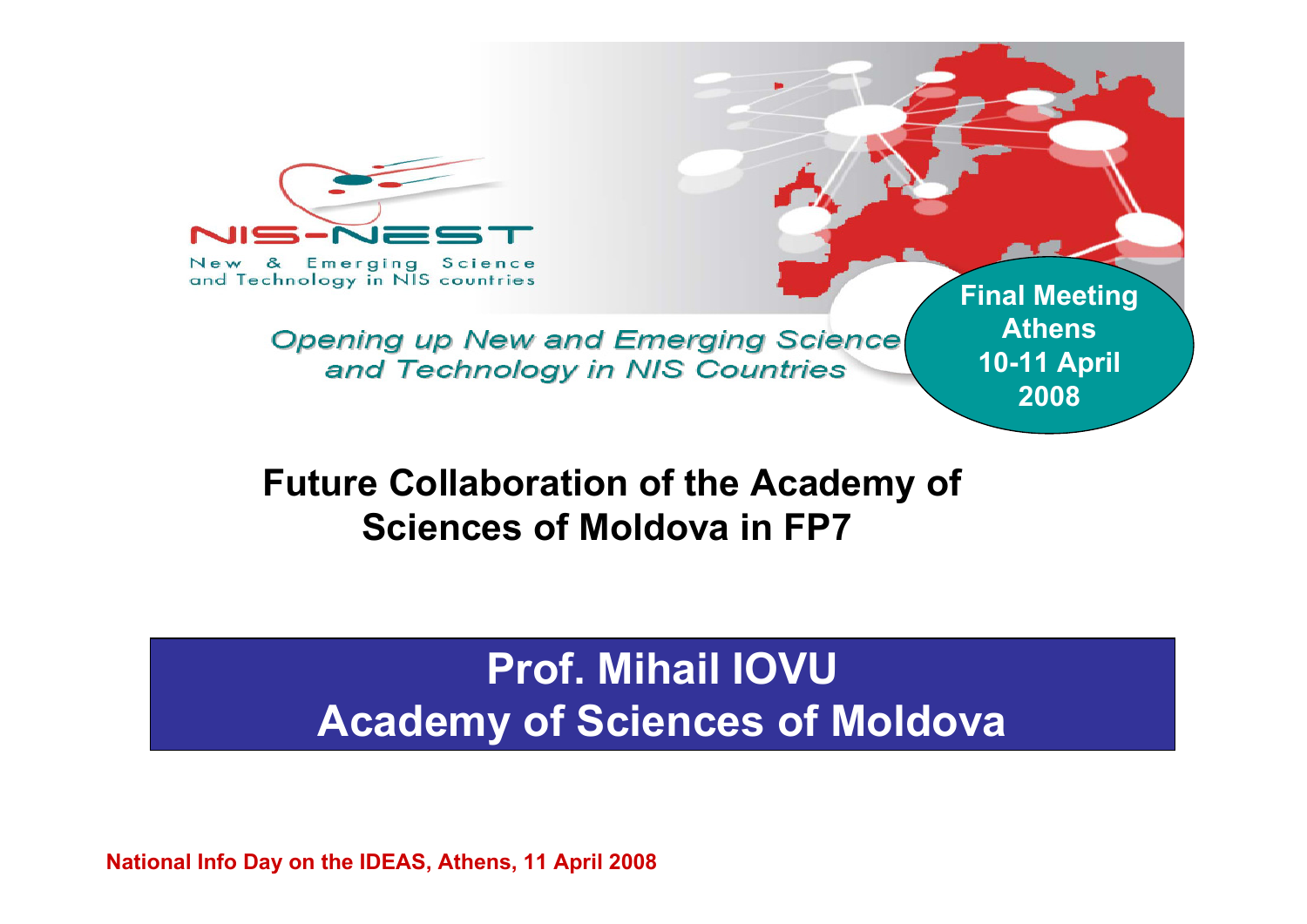

### **Participation of NCP for FP7 in Moldova in the FP6 Projects**



#### **Participation of NCP for FP7 in Moldova in the FP7 Projects**

#### **(Only some proposal with Moldova participation)**

- **"ENCOURAGE" (Health-2007-4.1-8."Encouraging and promotion and facilitating of international cooperation in medical informatics and imaging in Health), SICA, Coordinator Elena Tavlaki, Greece**
- **"A Cooperative Model for Earth Observation Operating Capacity Development in the Black Sea Basin"; ACRONYM: SharEARTH; : FP7- ENV 2008-1; ACTIVITY NO: 6.4;**
- **"Networking on Science and Technology in the Back Sea Region" (BS-ERA.NET), FP7-INCO-2007-3**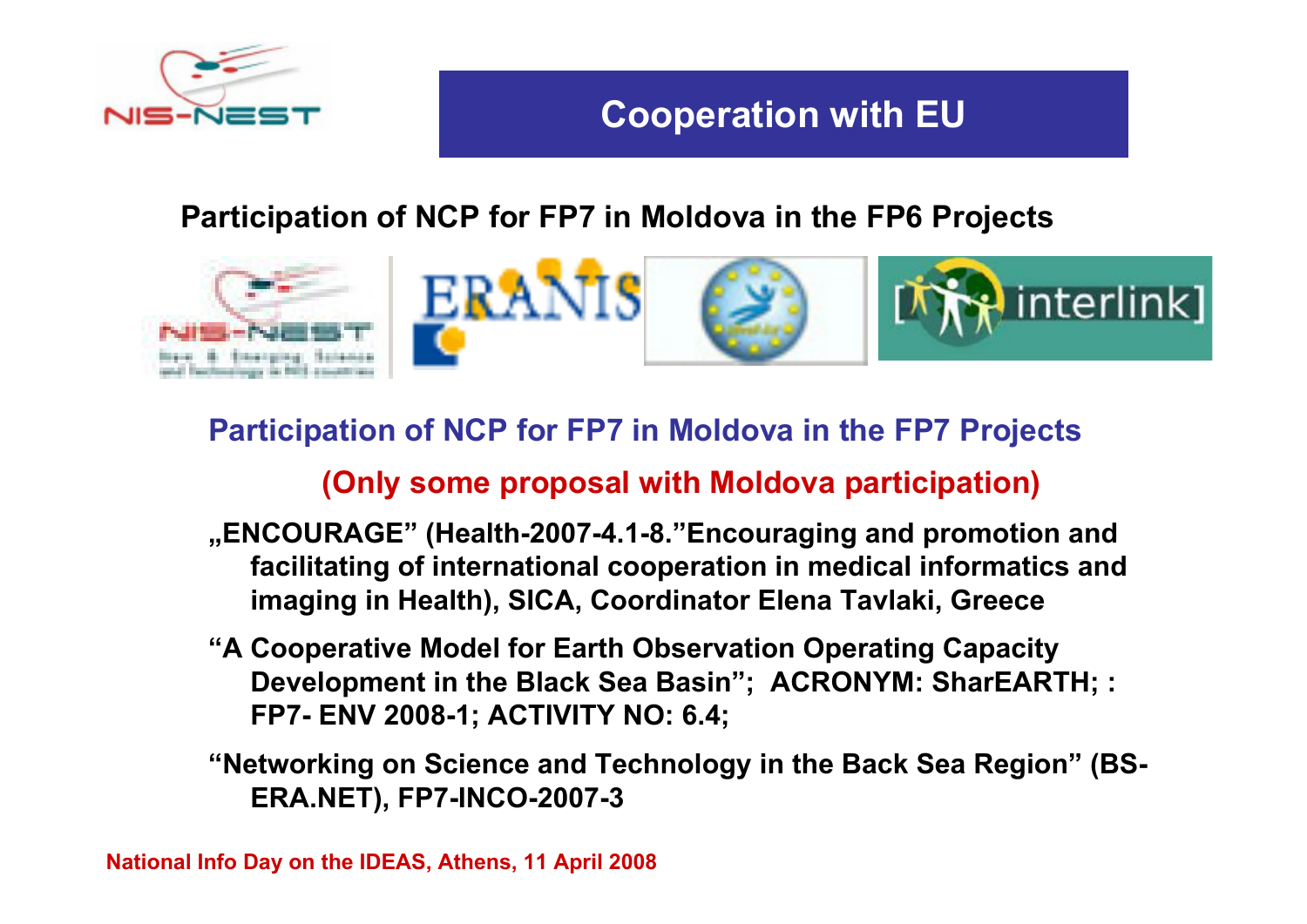

**In order to facilitate the participation of the scientists from the Republic of Moldova in FP7 Projects now is prepared the Memorandum of Understanding between European Community and RM on Association to FP7**

**The President of R. Moldova Vladimir VORONIN has accept to sighed the Letter to European Commission !**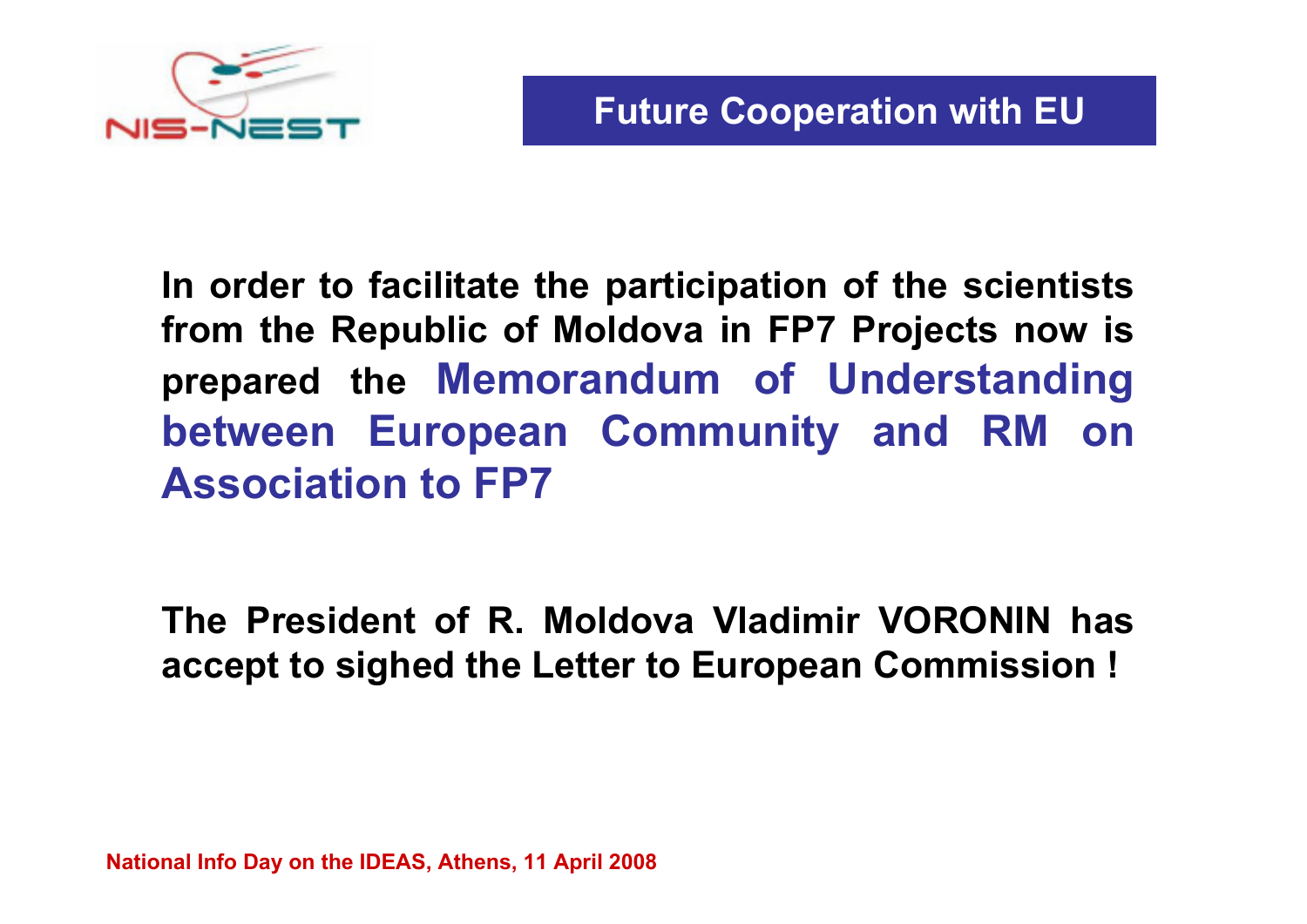

- • **In framework of the Program of STCU in Moldova are funded 6 research projects by EU, USA and Canada (~500 000 €).**
- **1. Project "Development of random lasers based on porous semiconductor compounds for photonic applications"**
- **2. Project "Informational tools for assistance of sonographic examinations"**
- **3. Project "Elaboration of new multifunctional electrotherapy device for medicine"**
- **4. Project "Post-technological structural modifications of chalcogenide vitreous semiconductors for multifunctional device applications"**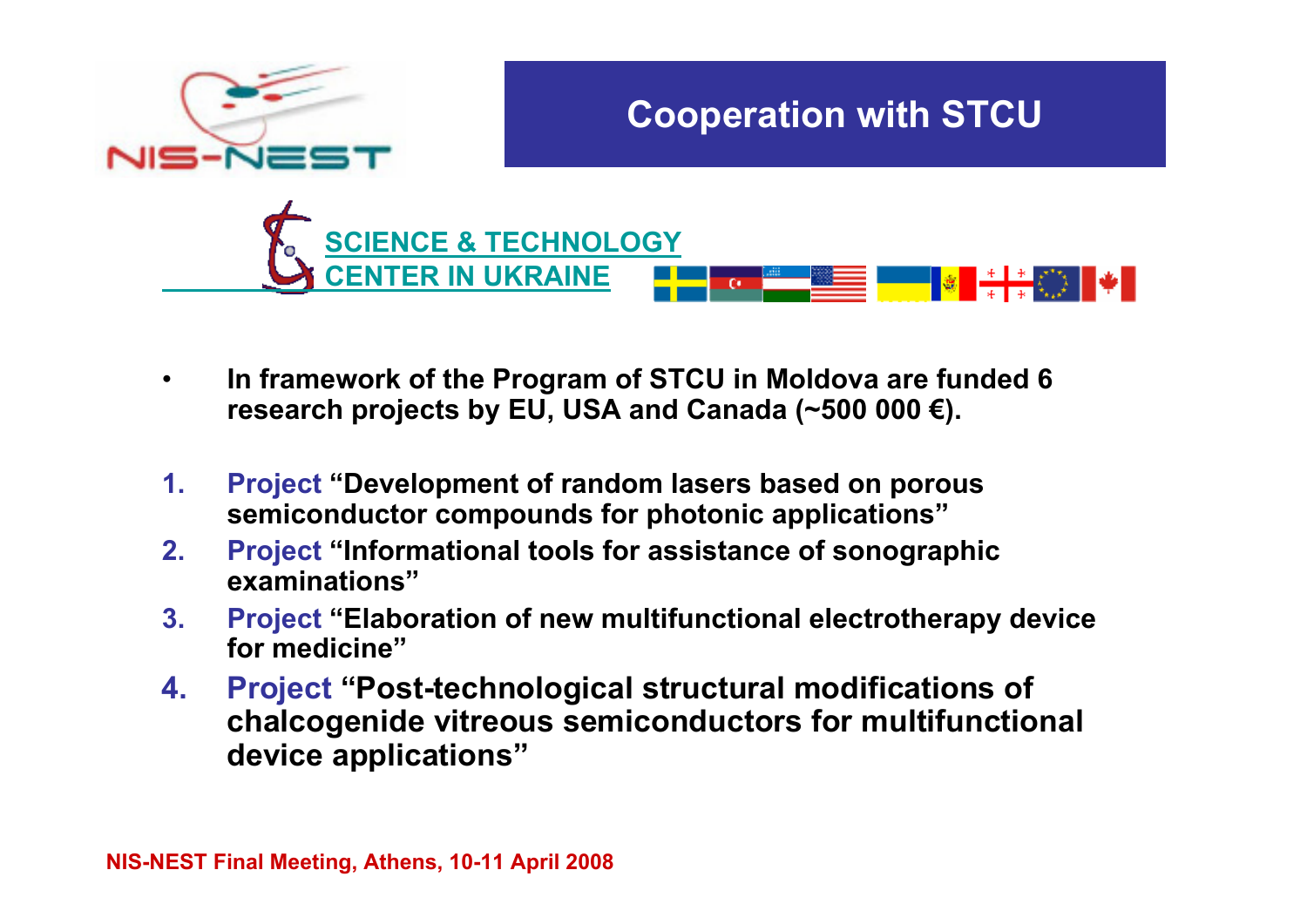

## **Cooperation with RFFBR**

**РОССИЙСКИЙ ФОНД ФУНДАМЕН** ІТАЛЬНЫХ ИССЛЕДОВАНИ



#### **Project proposals in 2007**

- **01 – Mathematics & Informatics**
- **02 – Physics**
- **03 – Chemistry**
- **04 – Biology & Medicine**
- **06 – Human Sciences**
- **07 – ICT**
- **08 – Engineering**

#### **National Info Day on the IDEAS, Athens, 11 April 2008**



#### **Project proposals for 2008-2010**

- **1 – Energy**
- **2 – Biomedicine**
- **8 – ICT**
- **9 – NMP**
- **13 - FAB**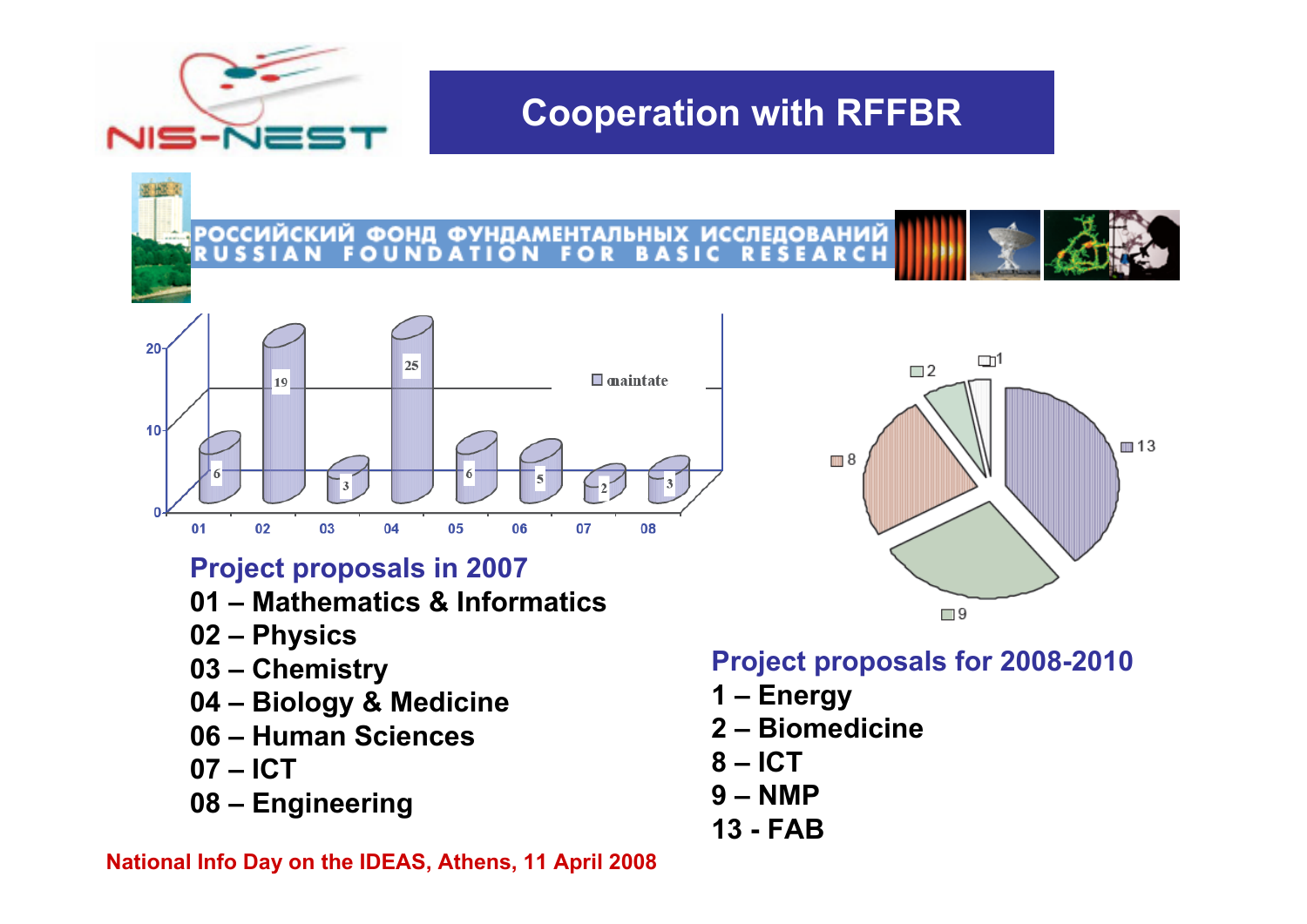

**Cooperation with CRDF & MRDA**



**Moldovan Research and Development Association**



What We Support

Young Scientists / Travel / [Scientific Infrastructure](http://www.mrda.md/mrda.php?m1=young_scientists.inc) [Develop](http://www.mrda.md/mrda.php?m1=travel.inc)[ment](http://www.mrda.md/mrda.php?m1=sid.inc)

What We Promote

Grant Assistance Program / Innovation Market / [Science and Technology Entrepre](http://www.mrda.md/mrda.php?m1=gap.inc)[neurship Program](http://www.step.mrda.md/)

**With the financial Assistance of CRDF in R. Moldova were created and Equipped with modern equipment 4 Regional Research Canters**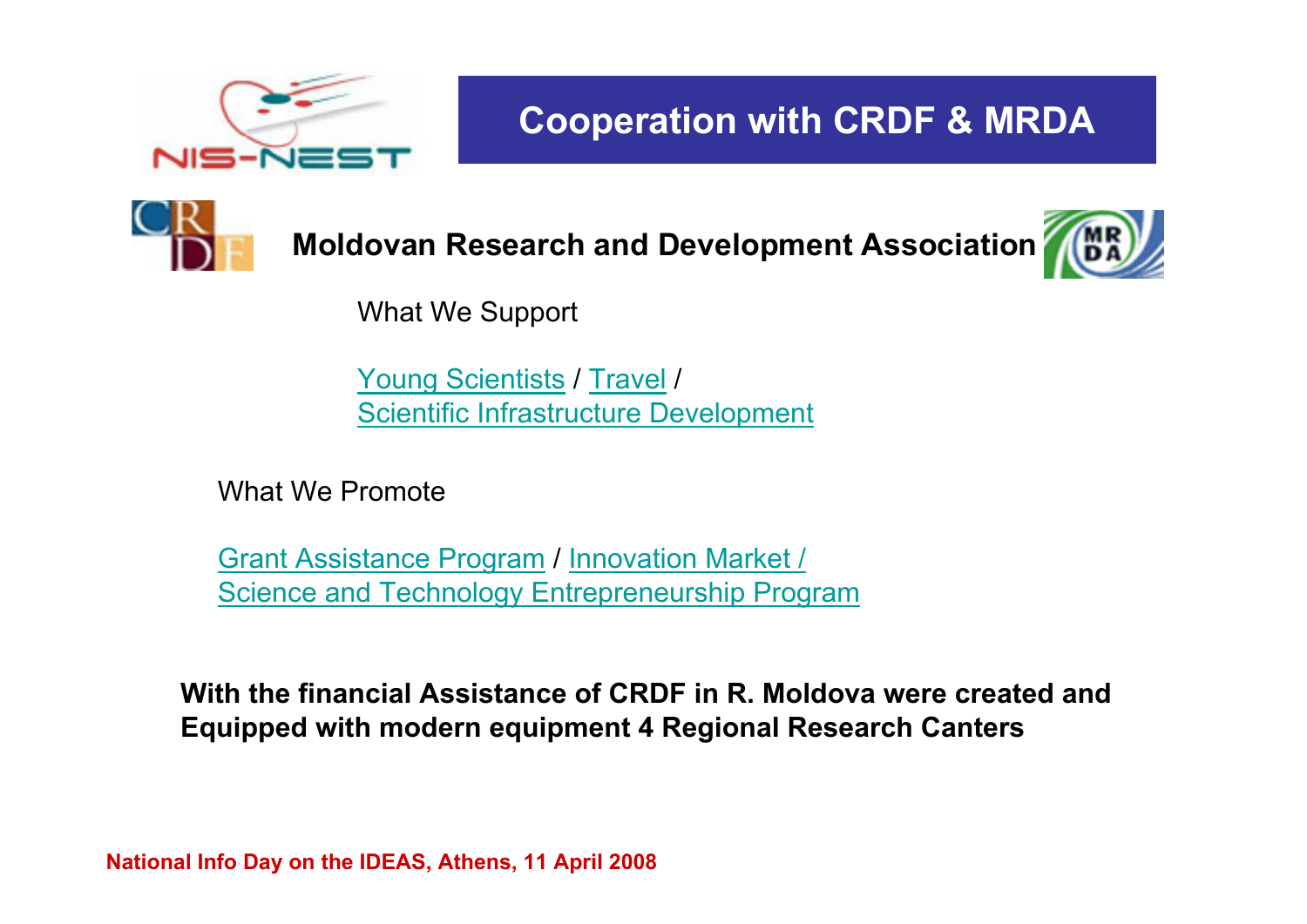

## **International Conference for the Balkans, Baltic States, Eastern Europe and NIS onScience and Higher Education Policies Chisinau, Republic of Moldova, September 18-21, 2008**

## **Goals:**

- •**stemming and reversing brain drain;**
- •**strengthening research in higher education;**
- • **strengthening international impact of national research and education programs (e.g. publishing in peer-reviewed journals and developing collaboration);**
- •**developing a knowledge-based economy.**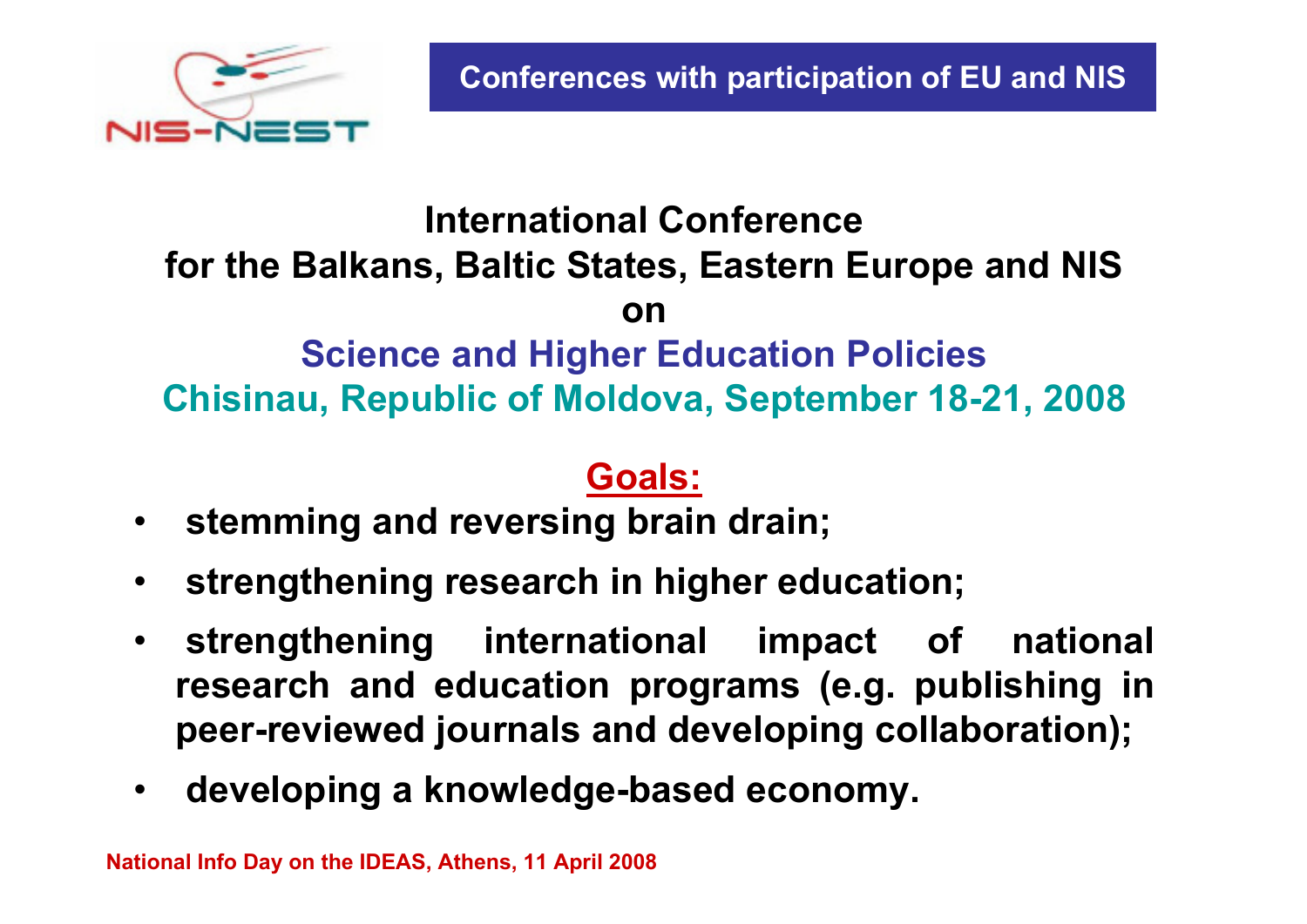

### **Conferences with participation of EU and NIS**



#### **MOLDOVAN PRESIDENCY**

#### **"Strengthening Cooperation towards a Knowledge-based Society in CEI Region" Chisinau, Republic of Moldova, October 24, 2008**

- **Role of CEI in promoting knowledge-based society in the region;**
- **Identify new forms of cooperation in the S&T field within the region;**
- **CEI as a window of integration into the ERA;**
- **Explore ways of improving participation in the EU research programmes;**
- **Improve ICT cooperation – as a major source of innovation;**
- **Enhance cooperation with CEI Primary Network (Trieste-based Lead Institutions);**
- **Best practices: database of successful projects and experienced partners;**
- **CEI funding opportunities (From Research to Enterprise; KEP; Cooperation Fund etc.) for scientific research.**